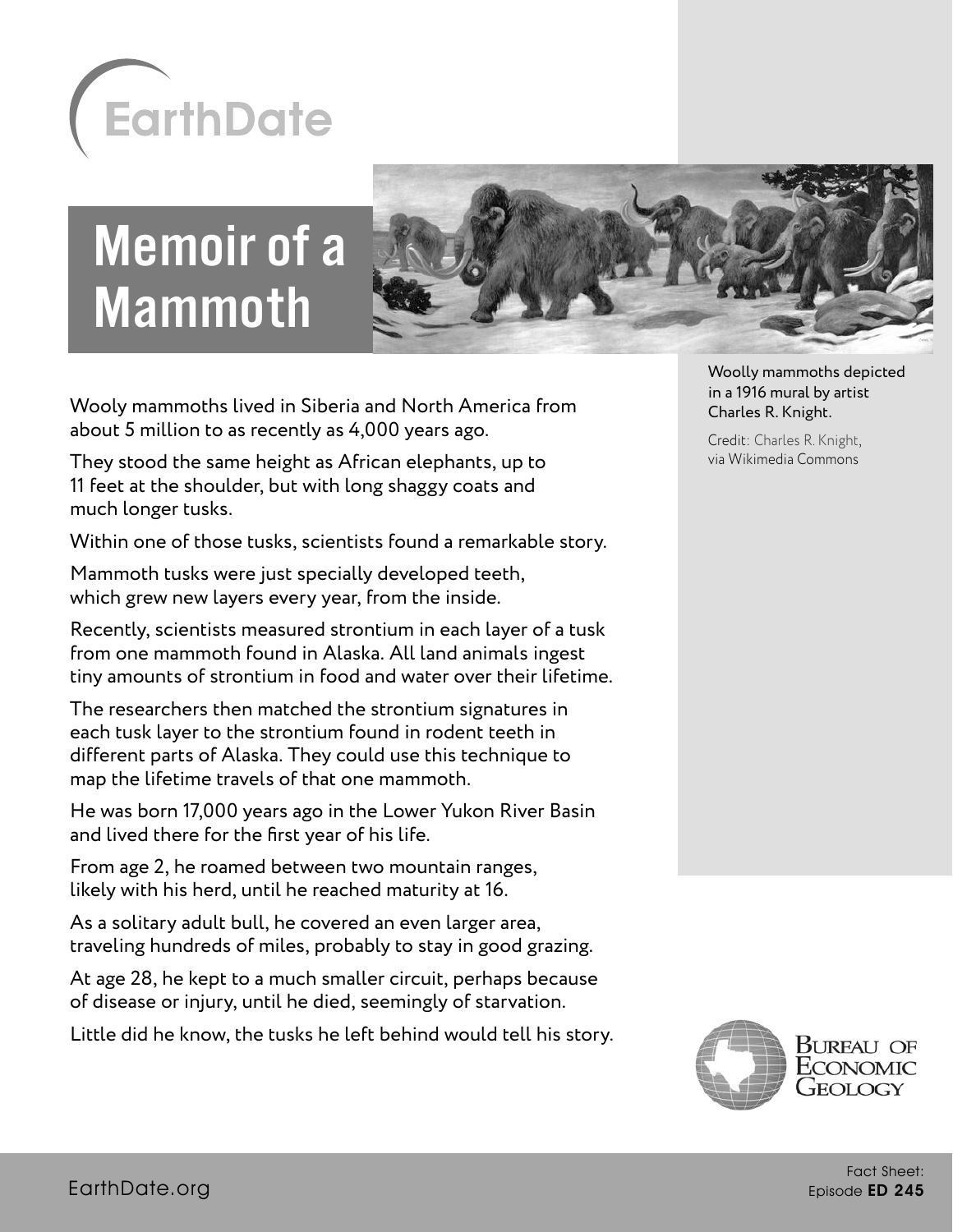## Background: Memoir of a Mammoth

**Synopsis:** Just over 17,000 years ago, a young woolly mammoth lived and died in the Pleistocene grasslands of Alaska. Scientists have decoded chemical signatures in layers from his tusks that reveal the story of his birth, his life travelling around most of what we now call Alaska, and his death.

- The woolly mammoth (*Mammuthus primigenius*) is one of the best studied prehistoric animals on Earth.
	- The discovery of skeletons, teeth and frozen carcasses in Alaska and Siberia, with preserved skin, hair, stomach contents and dung, provide unprecedented detail about these extinct megaherbivores.
	- Prehistoric cave paintings further illustrate their appearance, behavior and relationship to early humans who lived alongside them. Their tusks and bones were used for prehistoric art, tools and huts.
- Mammoths first evolved nearly 5 million years ago in the early Pliocene Epoch in Africa from the ancestors of both mammoths and elephants.
	- Woolly mammoths diverged from other types of mammoths in the Pleistocene Epoch about 400,000 years ago in Siberia, crossing the Bering Strait into North America about 100,000 years ago.



This museum replica of a prehistoric mammoth tusk and bone dwelling discovered in the Ukraine was created from actual mammoth fossils.

Credit: [Nandaro](https://creativecommons.org/licenses/), via Wikimedia Commons



Two plates from Cuvier's 1798–99 paper on living and fossil elephants comparing the lower jaw of an Indian elephant (top left and bottom right) to the

fossil lower jaw of a woolly mammoth (bottom left and top right).

Credit: Georges Cuvier (1769–1832), via Wikimedia Commons

- Georges Cuvier identified them as an extinct species related to elephants in 1796. In 2015, a genome project confirmed Cuvier's 219-year-old idea that their closest modern relative is the Asian elephant.
- Woolly mammoths were about the same size as today's African elephants with adults ranging from 8.5 to 11 ft (2.6–3.4 m) tall and were well adapted to the Pleistocene cold.
	- These megaherbivores were covered in a fur undercoat with coarse guard hairs ranging from 6 to 36 in (15–90 cm) in length all over their bodies.



## **References: Memoir of a Mammoth**

[Woolly Mammoth | Wikipedia](https://en.wikipedia.org/wiki/Woolly_mammoth) [Lifetime Mobility of an Arctic Woolly Mammoth | Science](https://science.sciencemag.org/content/373/6556/806) [Ancient Woolly Mammoth Trekked So Far | Science Alert](https://www.sciencealert.com/researchers-decipher-the-travel-diary-written-within-a-17-000-year-old-mammoth-s-tusk?utm_source=ScienceAlert+-+Daily+Email+Updates&utm_campaign=56eac43ab8-MAILCHIMP_EMAIL_CAMPAIGN&utm_medium=email&utm_term=0_fe5632fb09-56eac43ab8-365963921) [A Mammoth Tusk Reveals a Woolly \(and Unprecedented\) Tale | Wired](https://www.wired.com/story/a-mammoth-tusk-reveals-a-woolly-and-unprecedented-tale/) [Scientists Retrace Steps of Ice Age Mammoth | CBC](https://www.cbc.ca/news/science/mammoth-tusk-1.6139008)



Bureau of ECONOMIC Geology

[EarthDate.org](http://www.earthdate.org) Fact Sheet: Episode ED 245

Contributors: Juli Hennings, Harry Lynch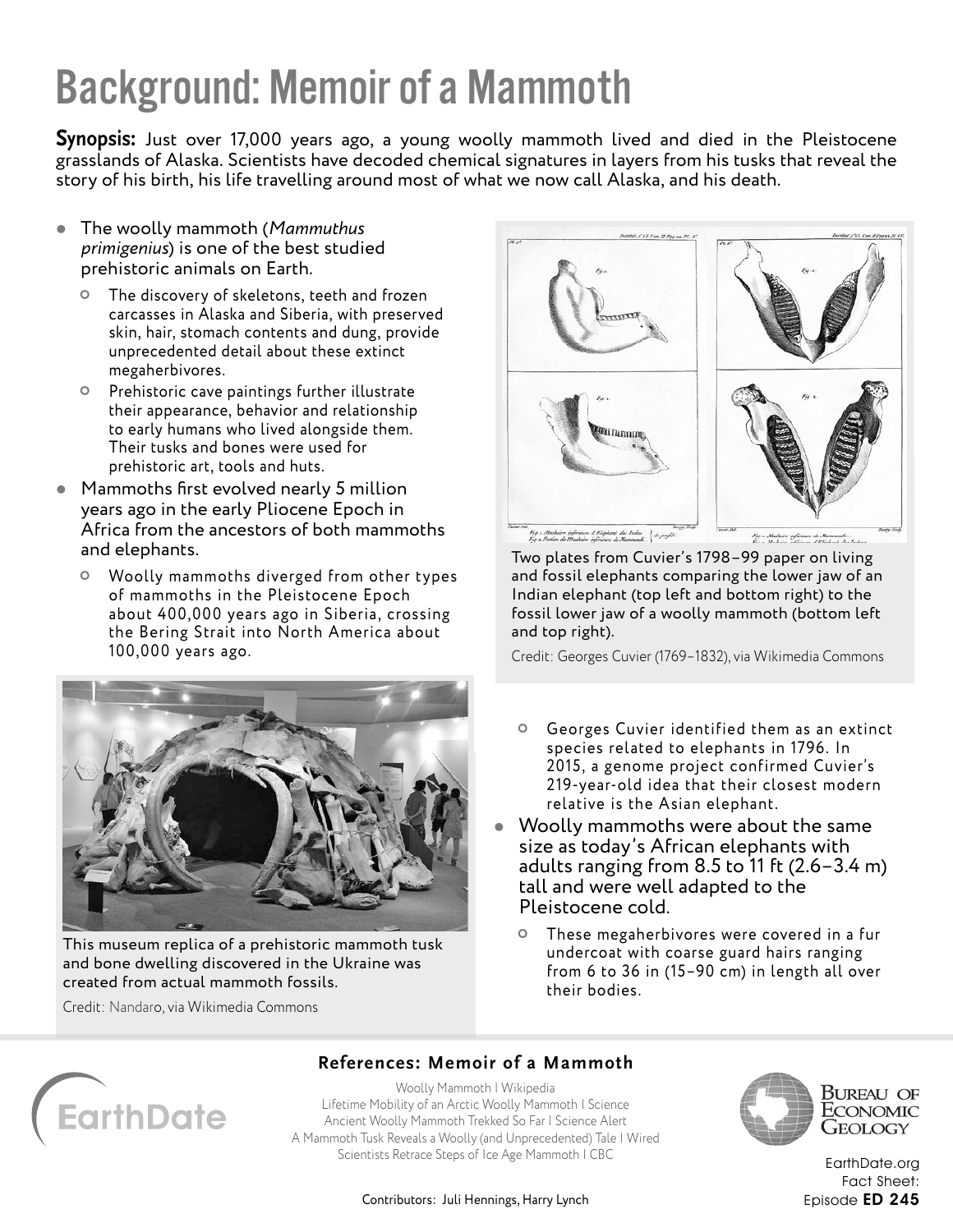# Background: Memoir of a Mammoth

- Their skin was about the same thickness as that of elephants, but they had a 4 in (10 cm) layer of fat to keep them warm.
- Their ears and tail were small, minimizing heat loss and frostbite.
- They had four molars and modified incisors that spiraled into distinctive curved tusks that were about 30% longer than those of modern elephants.
- They ate grasses and sedges in steppe habitats and lived for about 60 years.
- The furthest extent of ice sheets and the coldest temperatures during the most recent Pleistocene glaciation occurred about 25,000–20,000 years ago.
	- This Last Glacial Maximum was followed by deglaciation characterized by a warming climate and rising sea levels.
- Around 17,000 years ago, a young woolly mammoth lived and died in the Pleistocene grasslands of Alaska. Scientists have now decoded chemical signatures in his tusks that reveal the story of his 28-year life and his death.
	- Mammoth tusks grew 1 to 6 in (2.5–15 cm) per year by adding new cone shaped layers at the base from the age of about a year old.
	- The longest known woolly mammoth tusk is 14 ft (4.25 m) long.
	- The tusks grew in a conical pattern with the oldest layers at the tips, creating a chemical chronicle of the mammoth's entire life, like tree rings.
	- About 25% of the tusk remained inside the sockets, with the external tusks curving toward each other close to the skull to mitigate the twisting force (torque) from their heavy weight.
- Researchers located a 5.6 ft (1.7 m) tusk that was part of a pair found with a lower jawbone and other skull fragments for their study.
	- Genetic analysis showed it was a male mammoth.



A closeup of a split mammoth tusk is stained blue to reveal growth layers added to the tusk like adding a new cone into the base of a stack of ice cream cones. Sampling locations for isotope analysis are visible along the middle of the tusk. Sampling along the entire tusk in this manner provides a record of the mammoth's entire life.

Credit: JR Ancheta, University of Alaska Fairbanks

- They used a laser to take more than 340,000 samples, measuring ratios of various isotopes of strontium, a soft, metallic element of the alkaline-earth group that is interchangeable with calcium in chemical reactions, incorporated into the tusks from the food and water the mammoth consumed through its lifetime.
- Ratios of the four stable isotopes of strontium are very sensitive to geological and environmental variation so, along with ratios of oxygen isotopes, they serve as fingerprints for specific geographical areas.
- Since the Pleistocene, the Alaskan landscape has not changed much, so modern isotopic ratios from the teeth of rodents were used to characterize regions where the mammoth roamed thousands of years earlier and then matched to the findings from the tusk.

# **arthDate**

## **References: Memoir of a Mammoth**

[Woolly Mammoth | Wikipedia](https://en.wikipedia.org/wiki/Woolly_mammoth) [Lifetime Mobility of an Arctic Woolly Mammoth | Science](https://science.sciencemag.org/content/373/6556/806) [Ancient Woolly Mammoth Trekked So Far | Science Alert](https://www.sciencealert.com/researchers-decipher-the-travel-diary-written-within-a-17-000-year-old-mammoth-s-tusk?utm_source=ScienceAlert+-+Daily+Email+Updates&utm_campaign=56eac43ab8-MAILCHIMP_EMAIL_CAMPAIGN&utm_medium=email&utm_term=0_fe5632fb09-56eac43ab8-365963921) [A Mammoth Tusk Reveals a Woolly \(and Unprecedented\) Tale | Wired](https://www.wired.com/story/a-mammoth-tusk-reveals-a-woolly-and-unprecedented-tale/) [Scientists Retrace Steps of Ice Age Mammoth | CBC](https://www.cbc.ca/news/science/mammoth-tusk-1.6139008)



Bureau of Economic Geology

[EarthDate.org](http://www.earthdate.org) Fact Sheet: Episode ED 245

#### Contributors: Juli Hennings, Harry Lynch